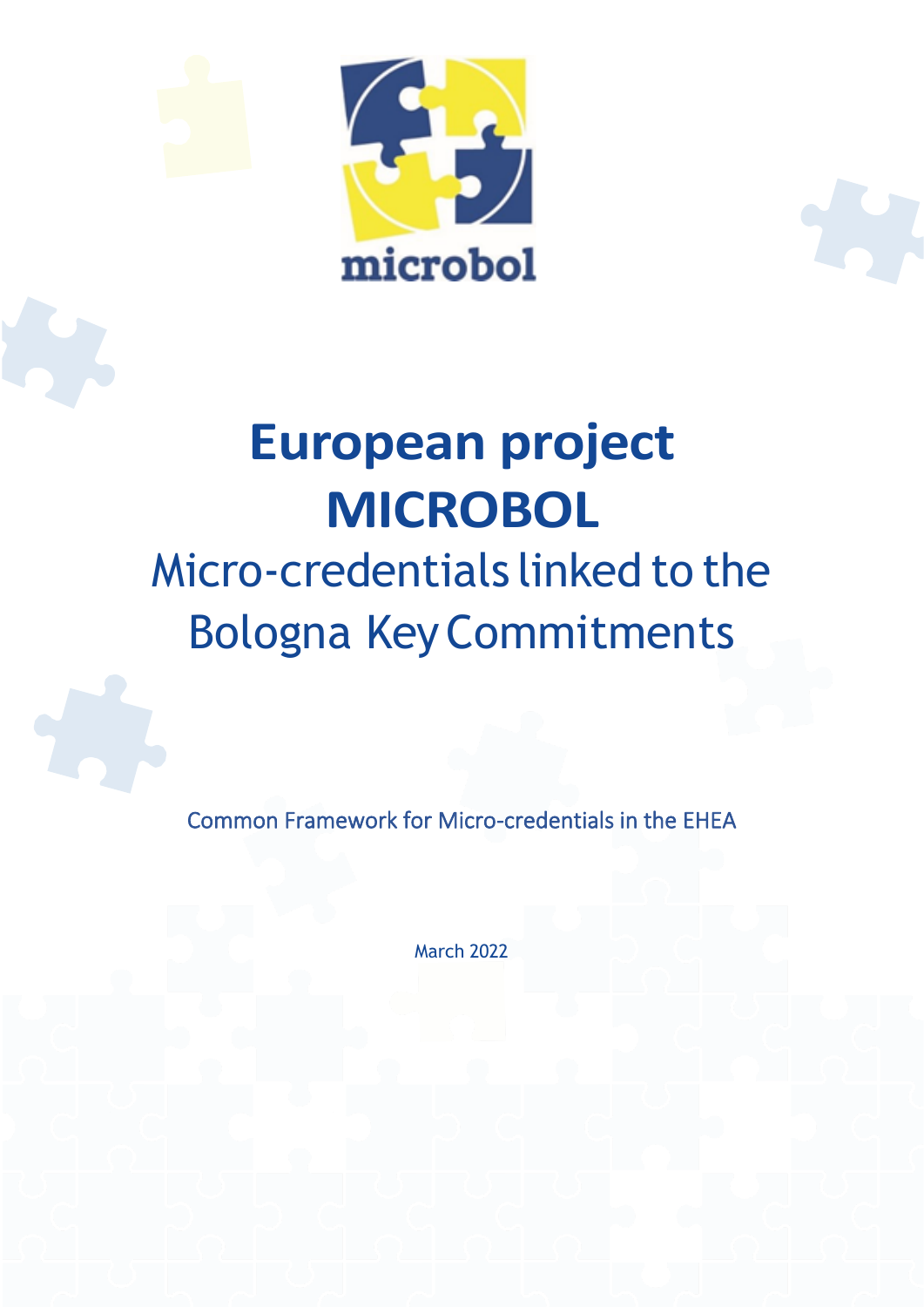# Table of contents

The content of this report represents the views of the author only and is his/her sole responsibility. The European Commission and the Agency do not accept any responsibility for use that may be made of the information it contains.

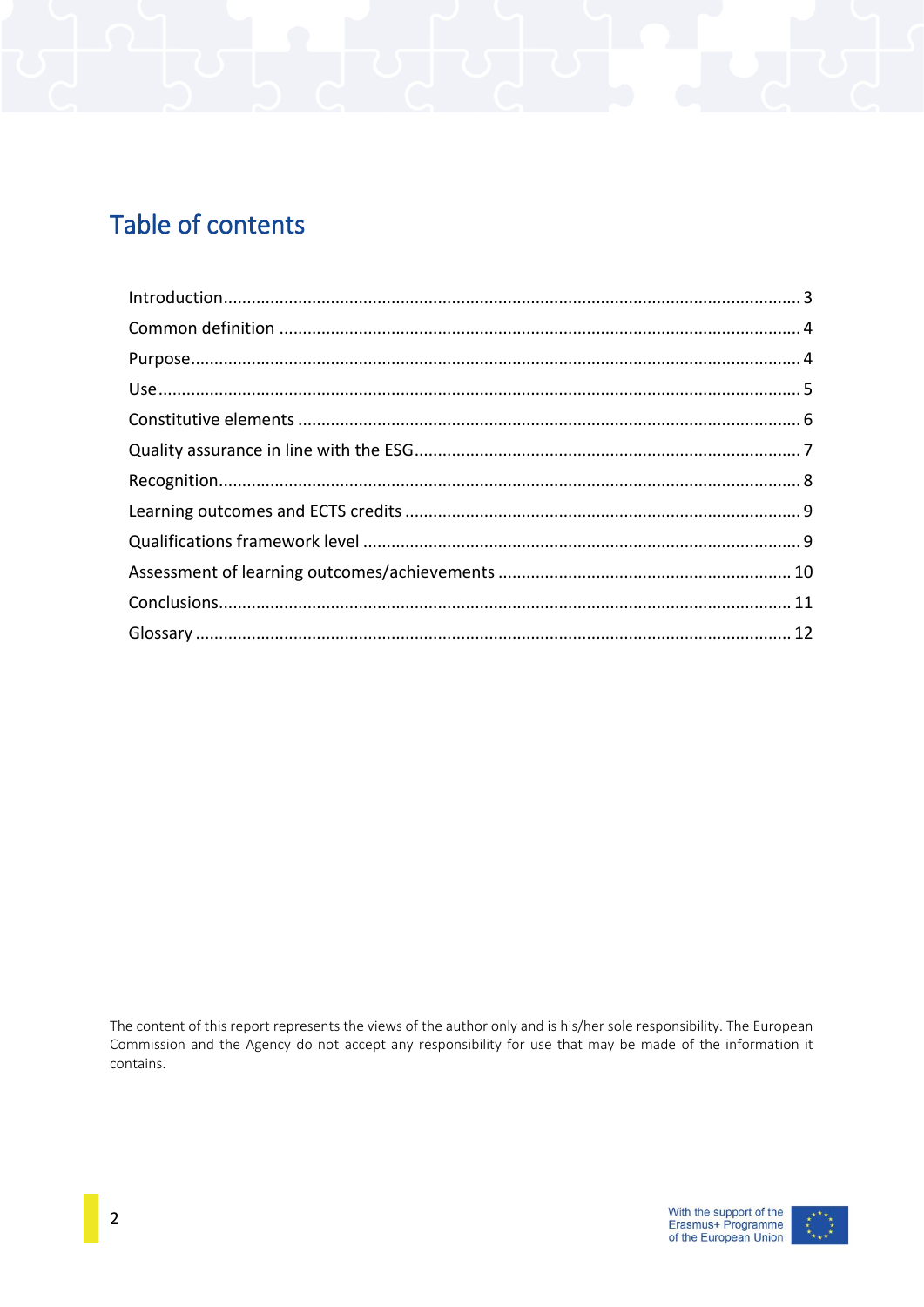### <span id="page-2-0"></span>**Introduction**

Micro-credentials are an emerging topic in higher education at the national and European level, as well as globally. The topic is closely linked to a wider discussion on how to make lifelong learning opportunities more available, accessible and flexible in order to respond to societal challenges and keep pace with social, economic, and technological changes. The COVID-19 pandemic has made the question even more urgent.

Over the past two years, the MICROBOL project has engaged ministries and stakeholders involved in the Bologna Follow-up Group to explore whether and how the existing European Higher Education Area (EHEA) tools can be used and/or need to be adapted to be applicable to micro-credentials. The aim is to support knowledge about and enhance awareness of the importance of a common European format to document micro-credentials, create consensus about them, contribute to their implementation, and develop good practices. This is in line with the mandate of the Ministers who, in the Rome communiqué (2020), asked "to explore how and to what extent these smaller, flexible units, including those leading to microcredentials, can be defined, developed, implemented and recognised by our institutions using EHEA tools".

In the framework of the project, three working groups have been established to address the three Bologna key commitments: quality assurance, recognition, and qualification frameworks & ECTS. EHEA countries have nominated representatives to take part in these working groups. The three working groups had three meetings each. The findings, conclusions and recommendations resulting from these meetings fed into three documents. Subsequently, a joint document gathering the recommendations of the three groups was submitted as a response to the European Commission's public consultation on "Micro-credentials – broadening learning opportunities for lifelong learning and employability".

The current document marks the culmination of this project. Based on the observations, understandings and insights gained by the project partners and experts, this framework aims to provide higher education institutions, governments and other stakeholders with a concise and clear view on how micro-credentials can fit into the European Higher Education Area.



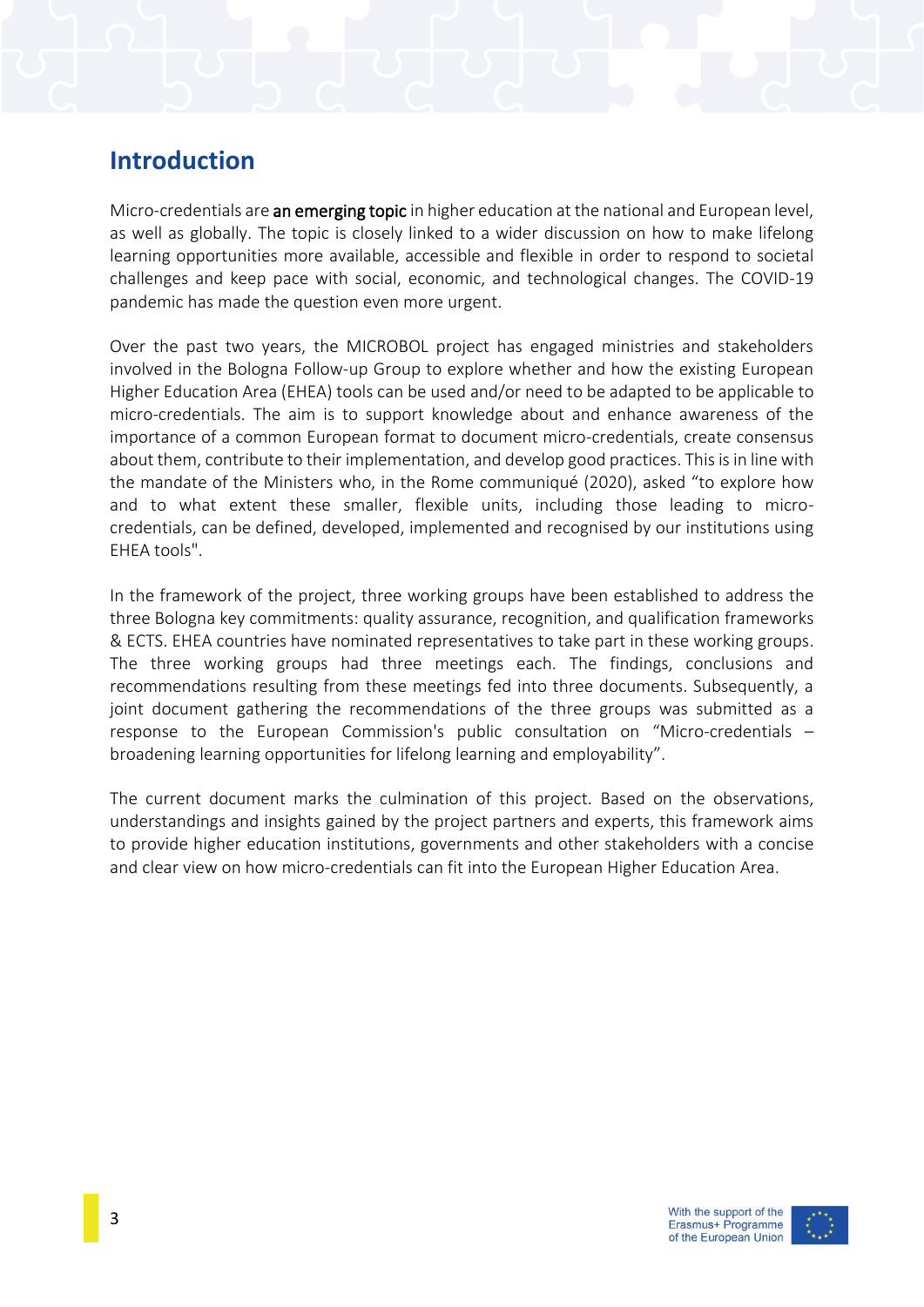# <span id="page-3-0"></span>**Common definition**

#### *A micro-credential is a certified small volume of learning.*

The success of a European approach to micro-credentials depends on its common understanding throughout the European Higher Education Area. Therefore, we must agree on the purpose, use and certain constitutive elements in the certification itself to assure fair and transparent recognition and permeability between national systems, higher education institutions and the labour market.

#### <span id="page-3-1"></span>**Purpose**

*Micro-credentials are designed to provide the learner with specific knowledge, skills, and competences that respond to societal, personal, cultural or labour market needs.* 

Micro-credentials are referred to as a way to increase and diversify lifelong learning provision to support individual learning pathways and widen access to higher education. Microcredentials should not be seen as a new phenomenon. Provision of lifelong learning opportunities, through units smaller than full degrees, such as courses, modules, diplomas, parts of degrees, in-service training, etc., is an area where higher education institutions (HEIs) have long been active. Private companies and third sector actors also provide learning which fits the concept of micro-credentials. By including the diversified learning provision that already exists in the discussion, we can re-conceptualise this diversity putting the various experiences and concepts together into a coherent and more understandable and verifiable whole.

Micro-credentials provide a timely and relevant response to learners' and labour market needs. Micro-credentials have the potential of improving lifelong learning participation. HEIs may offer micro-credentials for various reasons. But to a large extent, offering them is a way to respond to the needs of society and thus part of an institution's societal mission. Other motivations for offering micro-credentials include increasing the institution's visibility and reputation by widening geographical reach and attracting more diverse groups of students; increasing their responsiveness to students' and labour markets' demands and experimenting with new pedagogies and technologies.

An important aspect regarding the provision of micro-credentials is **collaboration**. Often, HEIs collaborate with other HEIs, employers, learners, NGOs and public authorities when developing micro-credentials. This ensures that micro-credentials are relevant for the learners and the labour market. At international level, alliances of higher education institutions are also making use of micro-credentials to expand their learning offer for different target groups.



4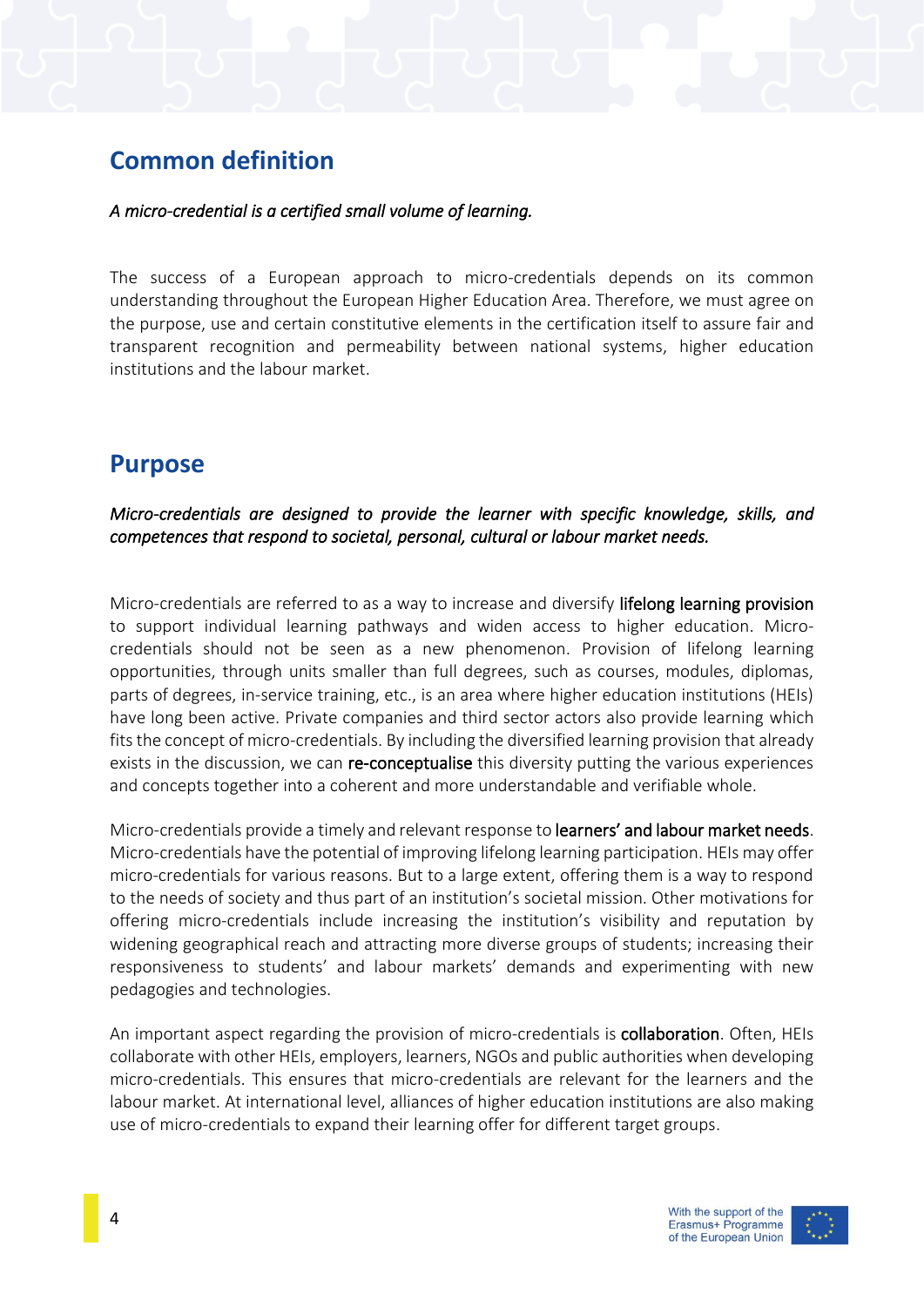Successful implementation of micro-credentials is facilitated by the organisation of technologysupported platforms for stakeholders in education and business to organise, collaborate and jointly organise offerings.

# <span id="page-4-0"></span>**Use**

*Credentials are owned by the learner, are portable and may be combined into larger credentials or qualifications.* 

Micro-credentials can be earned before, during and after higher education degree programmes and as a new way to certify competences acquired earlier in life.

At the heart of micro-credentials are learners – individuals in search of a first experience of higher education or who wish to reskill, update, enhance or seek acknowledgement of their knowledge, skills and competences after a period in or out of the workforce. Micro-credentials are not a goal in themselves, but are at the service of the educational and professional development of individuals. This learner-centred approach should be at their core, and in this sense the Bologna tools are now as always levers for the training and development of individuals.

Catalogues of existing micro-credentials, offered by registered providers, can be an important source of information for learners, and can help them navigate the diverse offer across Europe. These should be understood as repositories of data and information on existing microcredentials. Catalogues could aggregate information from providers at different levels – regional, national, European, sectoral, etc. – and could also include information on the accumulation of credentials.

Certificates for micro-credentials can be awarded in many formats. Digital and digitally signed credentials*<sup>1</sup>* can facilitate portability, transparency, reliability of information and verification of authenticity, and as such support a fast and fair recognition process and facilitate stackability. Micro-credentials should ideally be provided in digital format, according to linked open data and interoperability best practices, and in line with international standard for privacy and data protection, ensuring that the learner has control over what they wish to share and for how long.

Different micro-credentials can be combined into a degree or other type of certification. Programme developers should consider the stackability of a micro-credential and how they might fit in the wider offer of the HEI, when designing the content and structure of a microcredential programme.

 $1$ In the future, most credentials are likely to be digitally awarded, stored in digital 'wallets' on personal computers and on servers of providers, national student data depositories, EUROPASS, EBSI and others, and connected with 'Individual Learning Accounts'.





5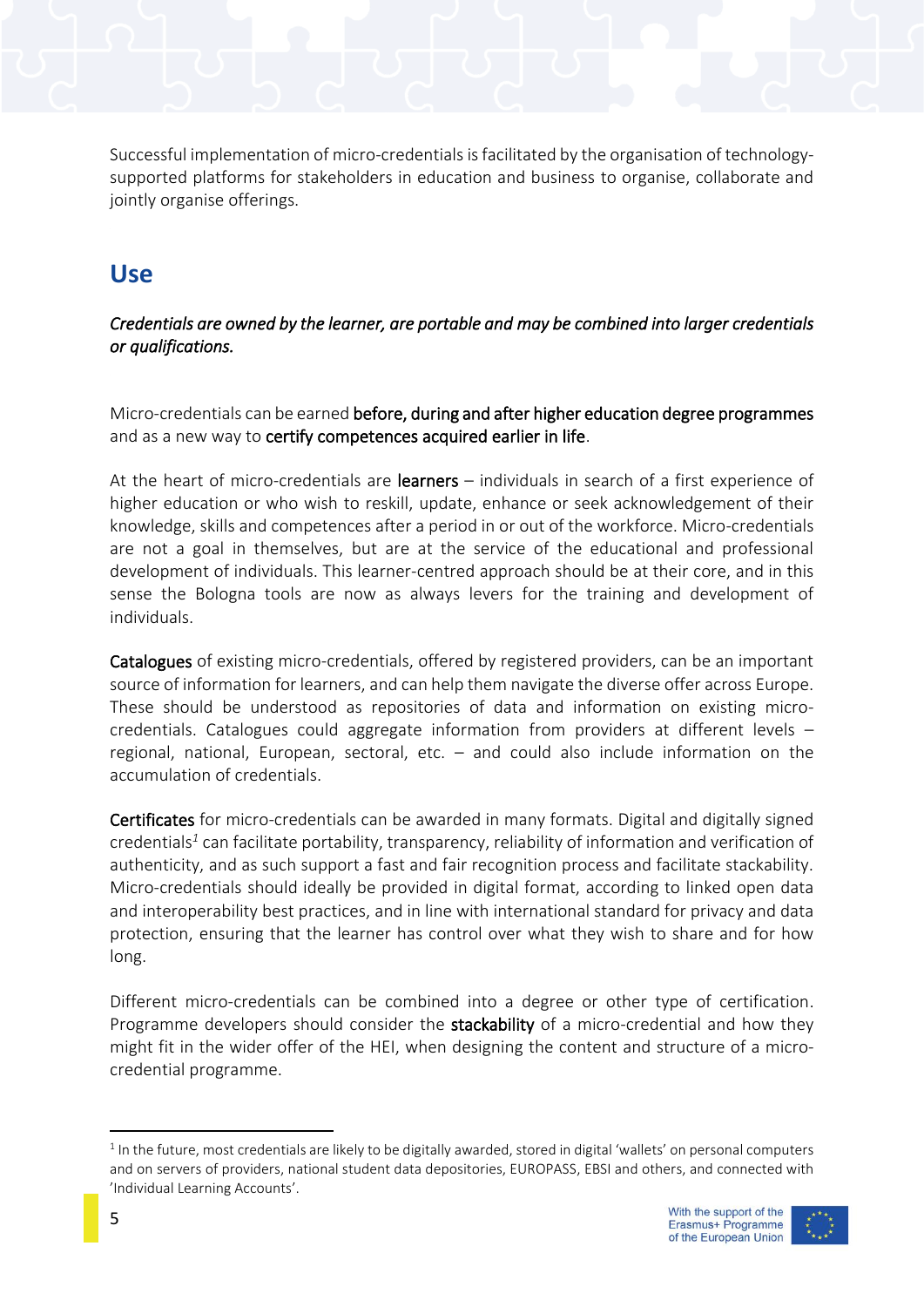It will be necessary to consider the costs of developing and delivering micro-credentials across different disciplines and how they are linked to higher education funding structures. The funding mechanisms differ greatly from system to system and LLL provision is – at least in part – financed differently than other learning provisions. Appropriate incentivisation of microcredentials will be important for their broader take-up.

Another interesting aspect is the potential link between education and research: microcredentials can facilitate smooth knowledge transfer, translating the latest research results quickly into learning opportunities for the benefit of society. They can furthermore enhance citizen science and the dialogue between the teacher, learner and science.

In this regard, micro-credentials can be seen as a way to **tailor the learning offer** to the needs of working and family life, and also as a means to make visible the knowledge, skills and competences acquired.

# <span id="page-5-0"></span>**Constitutive elements**

A common format is necessary for providers to document the micro-credentials and their value. The constitutive elements for issuing micro-credentials are the following:

- Information on the learner: identification of the learner
- Information on the provider: information on the provider, including country: information on the awarding body or institution, including country (if different), including a signature or seal of the provider and/or awarding body or institution
- Information on the micro-credential: title, date of issuance or date of assessment, verification of authenticity<sup>2</sup>
- Information on the learning experience: learning outcomes, workload (in ECTS, when possible), assessment and form of quality assurance
- Information on the QF level: NQF level (when possible), QF-EHEA and EQF level (if self-certified/referenced), ISCED level & subject area code, SQF level (if needed)
- Form of participation in the learning activity
- <span id="page-5-1"></span>Access requirements



 $2$  In some cases or study fields it may be necessary to include an expiration date.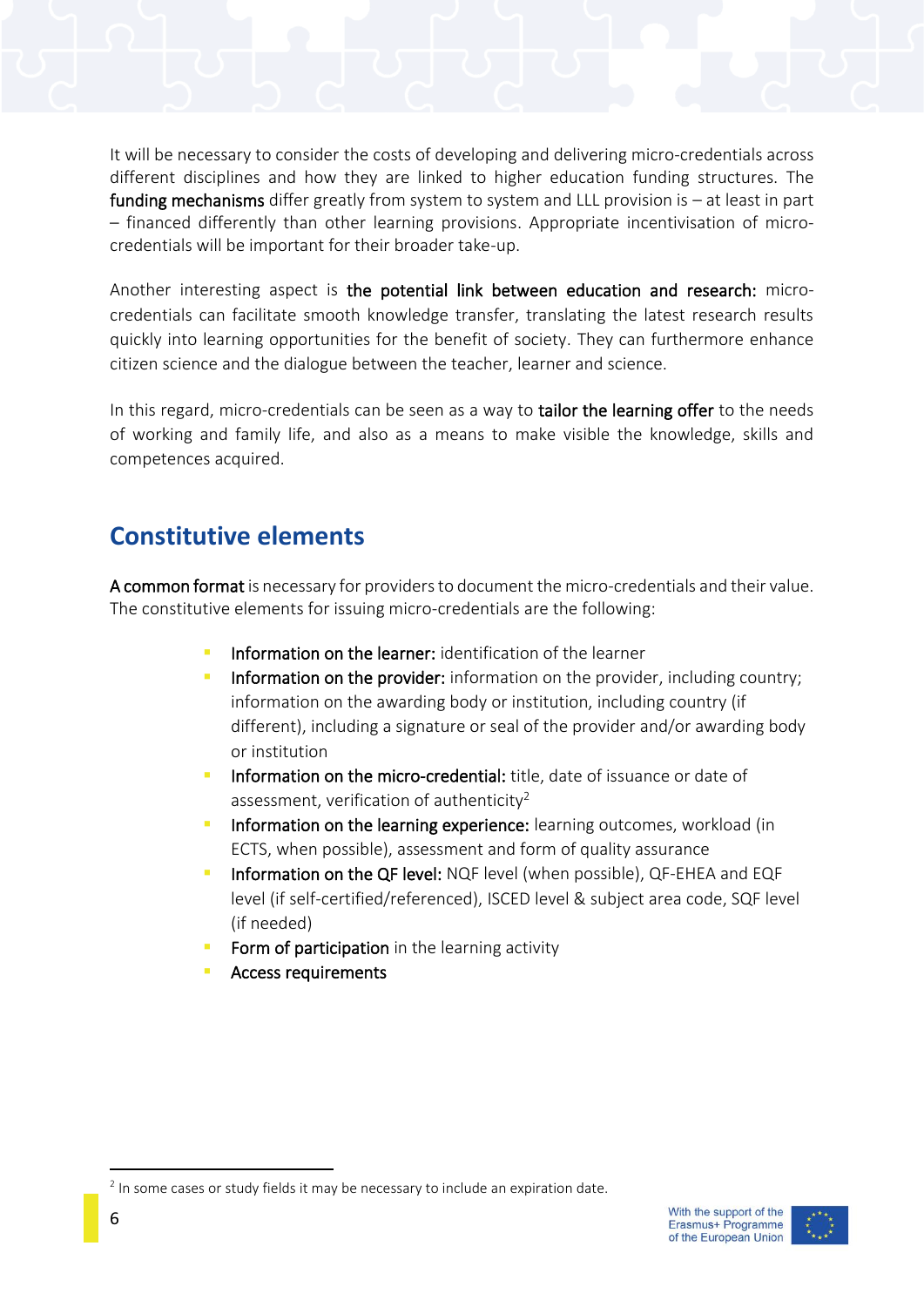# **Quality assurance in line with the ESG<sup>3</sup>**

The degree of implementation of the Standards and Guidelines for Quality Assurance in the European Higher Education Area (ESG) varies among different countries, agencies and institutions, depending on how they are interpreted and applied. The primary responsibility for the quality of provision lies with the higher education institutions, while the quality assurance agencies' role is to support HEIs in developing policies and processes for quality assurance and to ensure the public and stakeholders about their effectiveness.

This division of tasks firmly places responsibility for assuring the quality of provision of microcredentials with the education providers. They are expected to put in place explicit QA policies and processes corresponding to the expectations laid down in Part 1 of the ESG, provide transparent information about these and include learners in all steps of development, implementation and evaluation of micro-credentials.

The ESG apply to all higher education offered in the EHEA, in whatever format, duration or mode of delivery. Hence, they can be used by HEIs and alternative providers alike, in case they deliver micro-credentials on higher education level. Alternative providers can also establish internal QA arrangements that are compatible with the ESG in order to align themselves with the European framework for micro-credentials.

To be fit-for-purpose and to avoid overburdening the institutions unnecessarily, the focus of external QA should be on the institutional approach to micro-credentials and their explicit inclusion in existing or new processes. The external QA should ensure that the HEIs offering micro-credentials have a reliable and well-built system to monitor their quality internally. As the procedures for programme level external evaluation are extensive, it would not be suitable to apply them to micro-credentials in the same way as to study programmes, given that microcredentials are much smaller volumes of learning and expected to be updated frequently to respond to societal needs.

A register of trustworthy providers could be a useful tool for supporting acceptance and recognition of micro-credentials. A register should include alternative providers that are evaluated by an EQAR-registered QA agency. At national and regional level, existing registers could be extended or new registers established, if needed. At European level, DEQAR could serve that purpose since its scope is to cover all providers and provision aligned with the ESG. Being listed in the register could become a de-facto 'label' of adherence to the ESG and the European framework for micro-credentials.

<span id="page-6-0"></span> $3$  I.e. based on clear and measurable objectives, standards and guidelines as provided in the ESG and Annex IV' 'Quality assurance principles' of the 2017 EU Council Recommendation on the EQF.



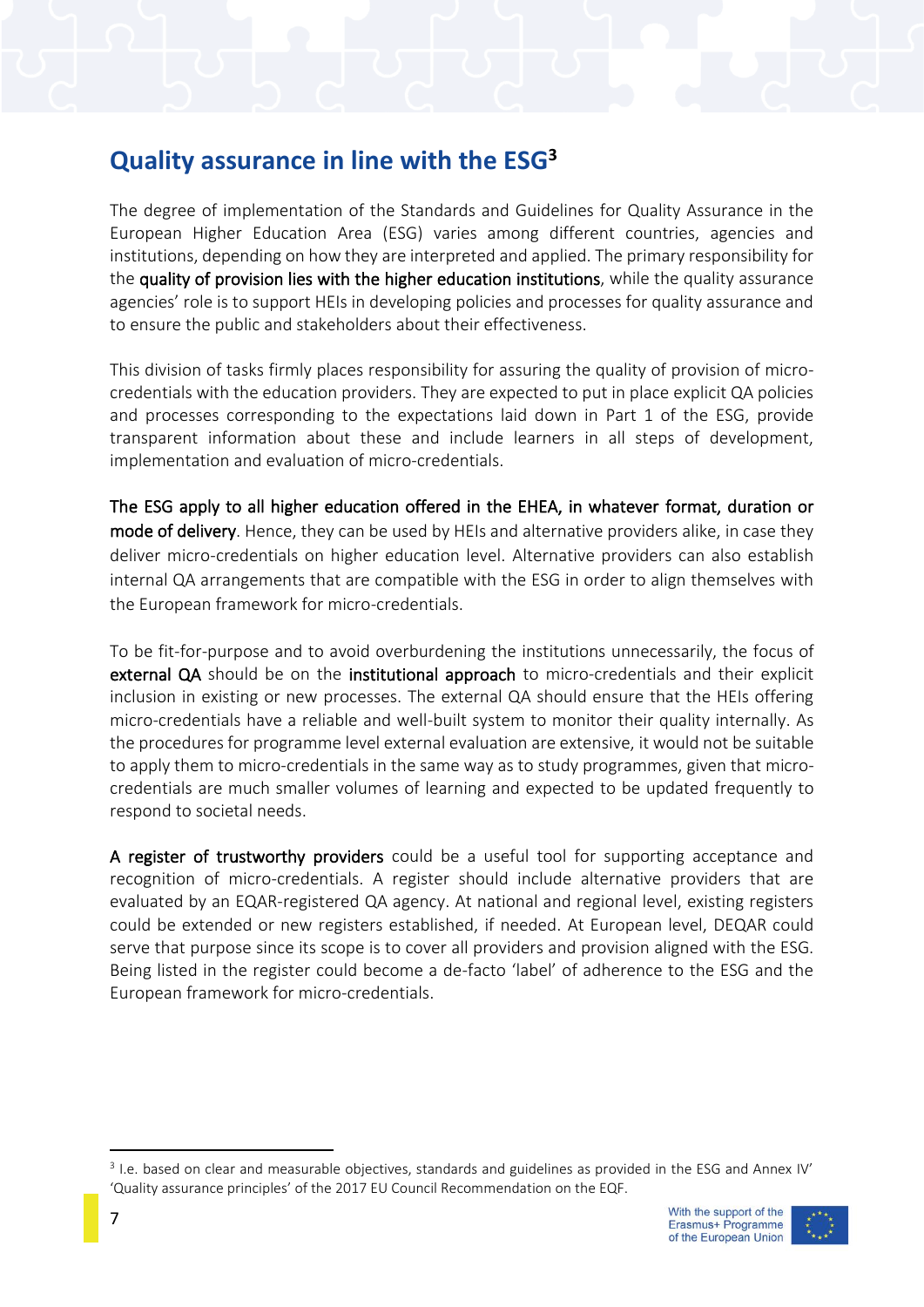# **Recognition**

Micro-credentials can be offered by higher education institutions or recognised by these using recognition procedures in line with the Lisbon Recognition Convention or recognition of prior learning, where applicable.

Recognition of micro-credentials, awarded by HEIs and by other providers, is already possible using existing recognition instruments, and it can play a key role in enhancing inclusion in higher education.

Transparency of information is key for fair assessment of micro-credentials. This is crucial at all levels: institutional (i.e. the institution offers accurate and reliable information on microcredentials, including the ones not awarded anymore), national (for example within a national catalogue/register) and international.

If all the constitutive elements are properly displayed, it is possible for HEIs or other entities within or outside of the higher education sector to assess such micro-credentials in line with the Lisbon Recognition Convention principles. It would hence be relevant to streamline the recognition procedure of micro-credentials in line with the LRC principles and have a flexible approach.

If these elements are not transparently recorded in the micro-credential, i.e. the credential itself does not provide enough information to be a guarantee of the learning outcomes acquired, recognition is still possible, by using a RPL-procedure (recognition of prior learning and validation of non-formal and informal learning). This procedure should be fit-for-purpose and appropriate for higher education institutions and learners. In this case the output of the validation process could be in the form of a micro-credential, giving visibility according to a defined standard to the learner's competences. Recognition of prior learning and experience can be conducted by HEIs following the procedures of the ECTS Users' Guide. According to the quality and quantity of information provided in the micro-credentials, the E-valuate methodology<sup>4</sup> may also provide guidance for recognition.

Digitalization of credentials supports recognition, as it enables portability, transparency and reliability of information and verification of authenticity.

The main objective would be to work towards recognition of micro-credentials that is as "automatic" as possible, starting from cases where all the elements and information are available to conduct a fair assessment.

There are a number of initiatives in the field in the framework of the ENIC-NARIC networks that could constitute a background for recognition of micro-credentials, and that could be looked at to explore synergies and integration, or take inspiration from principles and practices already used. ENIC-NARIC networks and the LRC Committee, in line with Lisbon Recognition

<sup>&</sup>lt;sup>4</sup> Th[e E-valuate project](https://www.nuffic.nl/en/subjects/recognition-projects/e-valuate-concluded) (2018-2020) provided an approach for the recognition of new forms of online learning in the EHEA.

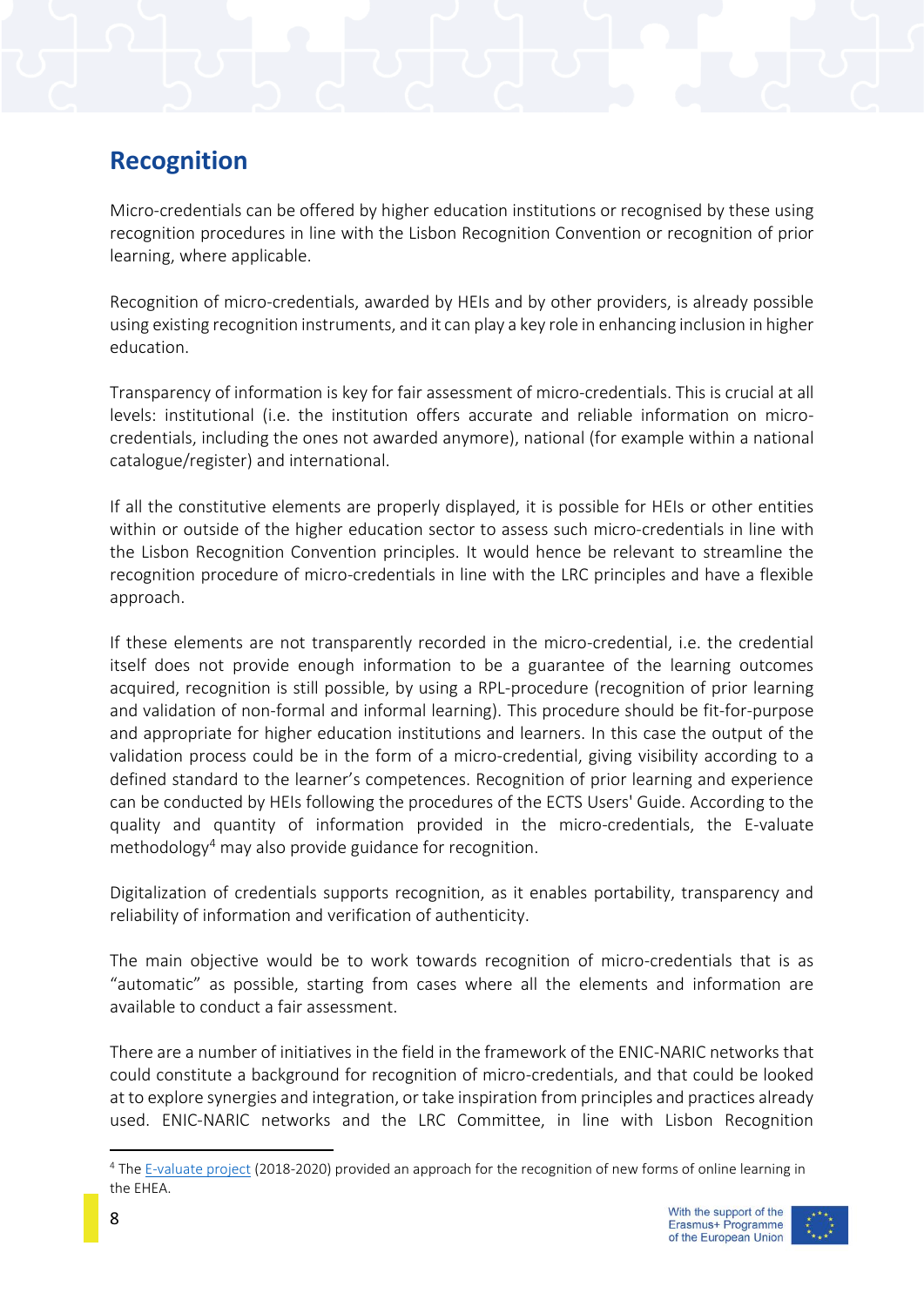Convention, can support transparent information provision and fair recognition of microcredentials.

#### <span id="page-8-0"></span>**Learning outcomes and ECTS credits<sup>5</sup>**

The use of ECTS should be in accordance with the 2015 version of the Users' Guide a key commitment in the EHEA. The central purpose of ECTS is to describe a piece of learning in a form that is transparent and understandable for others. ECTS<sup>6</sup> can support the development and description of micro-credentials. The expression of micro-credentials in ECTS provides a recognisable system – as this is a basic tool of the Bologna Process – which clearly reflects their smaller volume compared to a full degree.

To achieve this, however, ECTS needs to be understood and implemented correctly. It is particularly important to clarify that ECTS credits comprise two elements: learning outcomes, which are verifiable descriptions of the competences the learner will be able to demonstrate at the end of a learning experience, and **volume of learning**, understood as the amount of time in general a learner would employ in order to form those competences.

### <span id="page-8-1"></span>**Qualifications framework level<sup>7</sup>**

Micro-credentials should be **included in the NQF**, whenever possible. The decision on including micro-credentials within national frameworks is to be made at national level. If the national decision is to include micro-credentials in the NQF, the criteria for inclusion should be decided. These criteria might include for example the size, naming, value/relevance and quality assurance of the micro-credentials.

A learning outcomes approach to developing micro-credentials is necessary for the inclusion of micro-credentials in QFs. The descriptors of the NQF as well as the QF-EHEA can be used as a basis for determining the level of the learning outcomes<sup>8</sup> provided by the micro-credential.

The level at which micro-credentials are included within the NQF in principle also indicates the QF-EHEA level as well as the EQF level of the micro-credential, as per self-certification and referencing. As QF-EHEA descriptors as well as EQF descriptors describe qualifications that mark the completion of each cycle/level, to avoid confusion, micro-credentials must be clearly distinguished from other types of qualifications included within the same NQF level.



<sup>&</sup>lt;sup>5</sup> The possible credit range for a micro-credential is between 1 and 59. In practice, however, it is expected that most micro-credentials will have a volume of 1 to 15 credits.

<sup>6</sup> ECTS Users' Guide 2015: [https://op.europa.eu/en/publication-detail/-/publication/da7467e6-8450-11e5-b8b7-](https://op.europa.eu/en/publication-detail/-/publication/da7467e6-8450-11e5-b8b7-01aa75ed71a1) [01aa75ed71a1](https://op.europa.eu/en/publication-detail/-/publication/da7467e6-8450-11e5-b8b7-01aa75ed71a1)

<sup>&</sup>lt;sup>7</sup> QF-EHEA, EQF, National Qualifications Frameworks (NQF), Sectoral Qualifications Frameworks (SQF) where applicable.

<sup>&</sup>lt;sup>8</sup> Assigning the level of the learning outcomes should be consistent with the Bologna tools.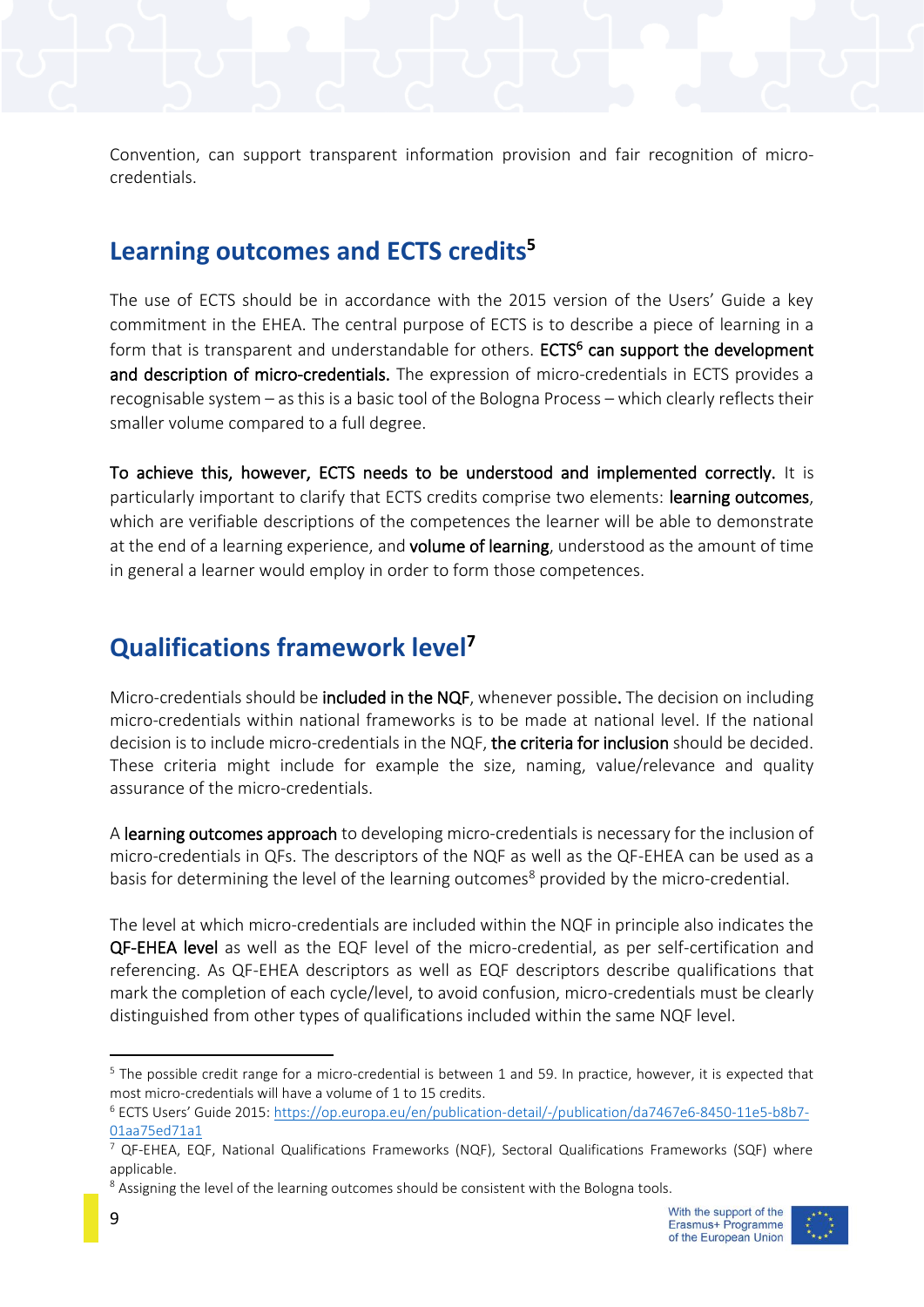# <span id="page-9-0"></span>**Assessment of learning outcomes/achievements**

A micro-credential can only be recognized on the basis of a proof of the learning outcomes achieved by a learner, according to transparent requirements and after assessment.

The assessment is performed by nationally recognized higher education institutions or other recognized assessment providers as part of its national quality assurance framework.

The assessment must be reliable, regardless of the assessment method used (computer-based, teacher-based, mixed).

The assessment must be fairly applied to all students and carried out in accordance with the stated procedures. It needs to be valid and allow students to demonstrate the extent to which the micro-credential intended learning outcomes and competences have been achieved.



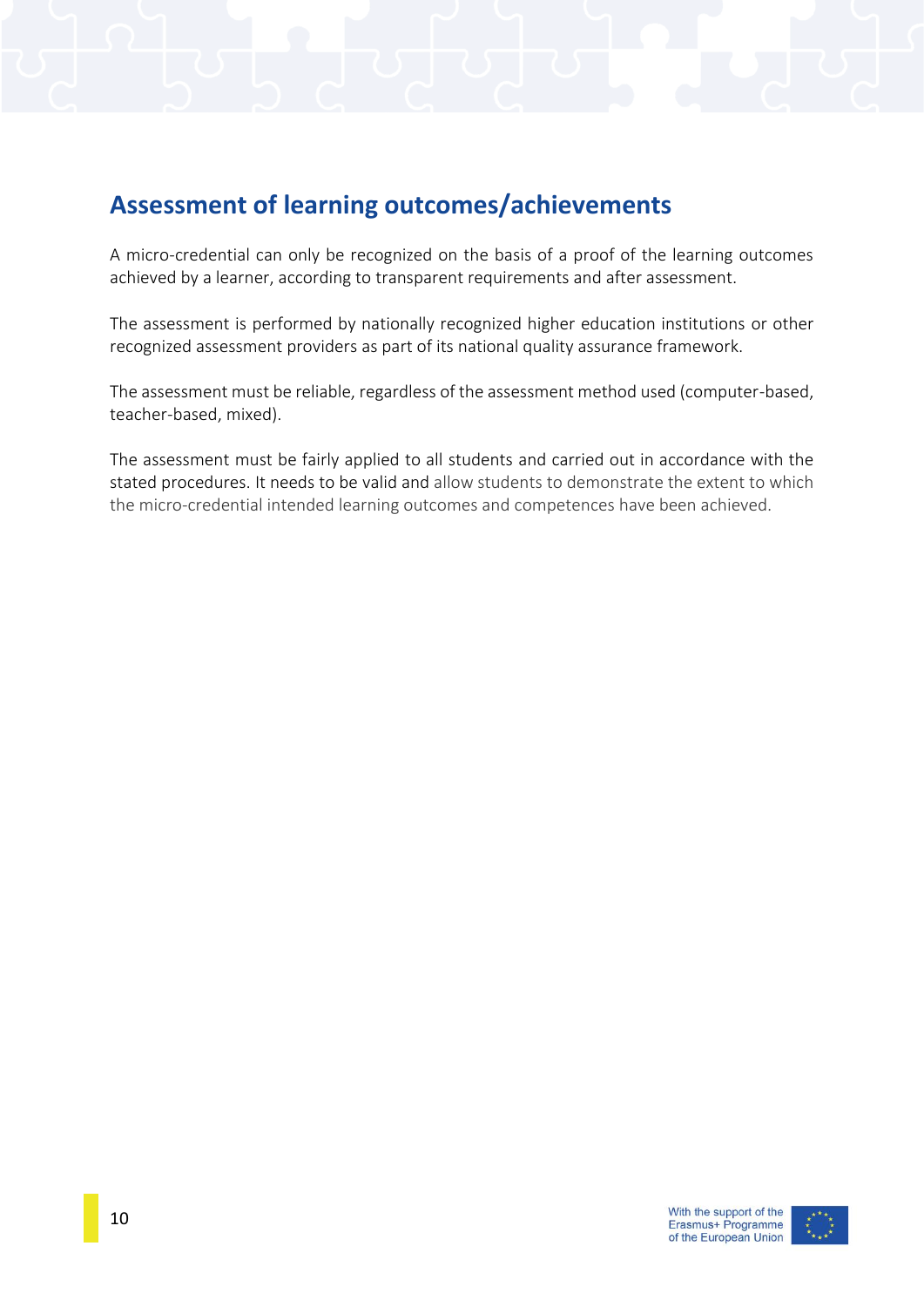# <span id="page-10-0"></span>**Conclusions**

This framework represents the consensus on micro-credentialsreached to this point. One main conclusion is that Bologna tools are applicable to micro-credentials.

Micro-credentials can even give a new boost to the full implementation of the Bologna tools and principles, for example regarding recognition of prior learning, a learner centred approach, etc.

During the MICROBOL project it became clear that there isthe need for further discussion, peer support and collaboration on this topic. Therefore it is important that this framework be further taken up within the **Bologna process** and more specifically through the Bologna Thematic Peer Groups in their working programmes for the period 2021-2024.

To be able to fully implement the Bologna tools in the case of micro-credentials however, we might have to elaborate guiding documents for the different actors involved. We might have to give more explanation on how to use the existing tools. Several specific actors can be involved in the provision or awarding of micro-credentials. This includes not only higher education institutions, public authorities and recognition bodies, but also employers, students, trade unions and assessment providers, to name a few. These actors all have a role to develop, adopt, assess, award and recognize micro-credentials. Not only do they have responsibilities to advance the uptake of micro-credentials, they can also derive benefits from working with micro-credentials. Micro-credentials can allow teachers and researchers to share their expertise with a much wider audience. From an employer's point of view, micro-credentials can play a big part in the competence development of current and future staff.

Furthermore, many aspects still remain unaddressed. Among others, these include:

- to what extent is the offer of small units of learning and flexible pathways desirable in higher education;
- how can alternative providers be included within QA systems and possible lists of trusted providers;
- how to simplify recognition of micro-credentials offered outside Europe with the use of the EHEA tools within a European Framework;
- guidelines for inclusion of micro-credentials in qualifications frameworks;
- the role of private micro-credential platforms, and their certification and quality assurance requirements, in the overall micro-credential ecosystem.

Hence, the current framework shows the applicability of the Bologna key commitments to micro-credentials. They are fit-for-purpose. However, to advance the effective implementation and uptake of micro-credentials in European higher education, further dialogue will be necessary. This dialogue should include all actors involved in the provision, assessment and awarding of micro-credentials at national, EHEA and global level.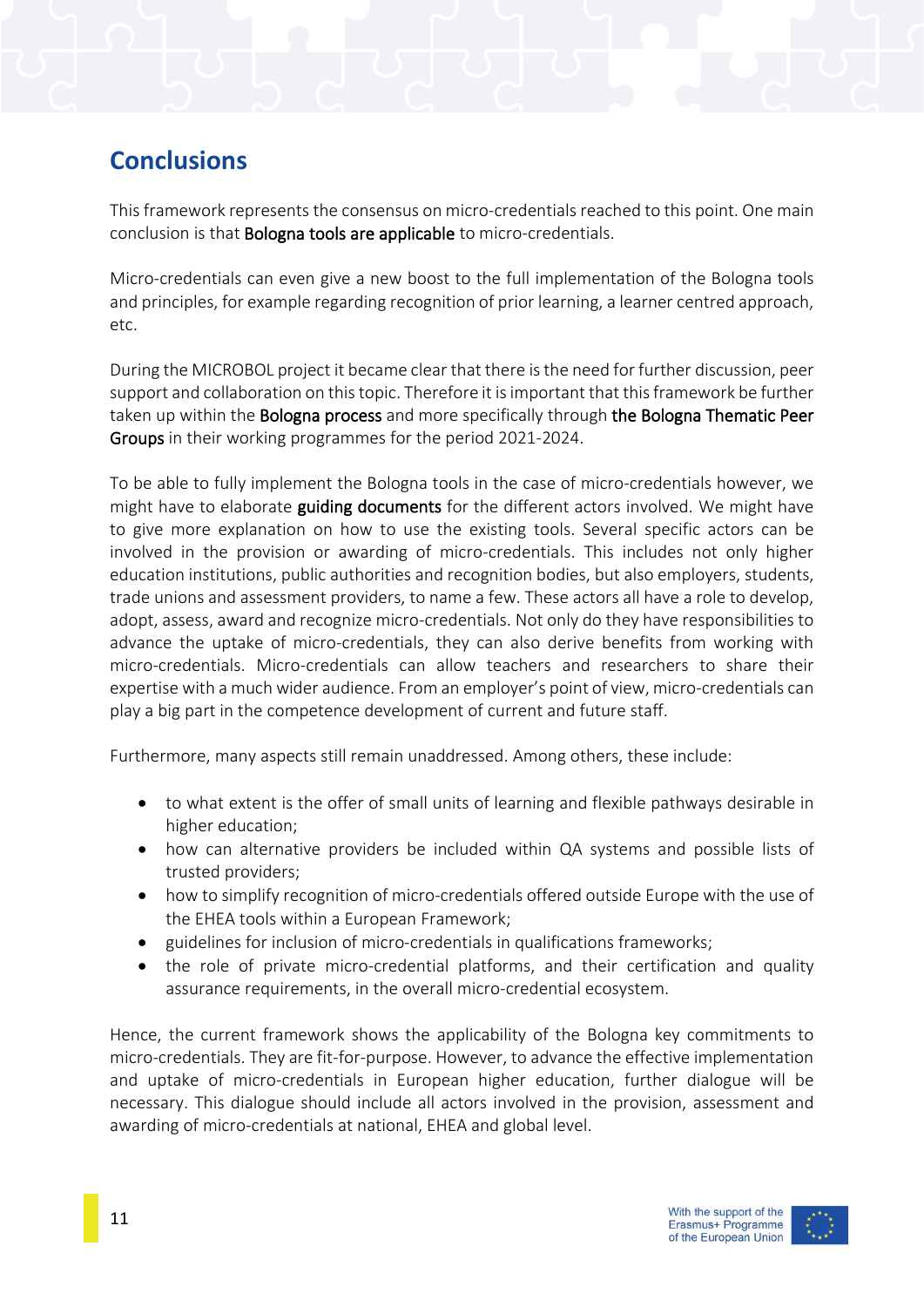# <span id="page-11-0"></span>**Glossary**

#### *Assessment*

'Assessment' means the process or method used to evaluate, measure and eventually describe the skills of individuals acquired through formal, nonformal or informal settings. Assessment can be certified by a third party, the learner him- or herself (self-assessment), or both.<sup>9</sup>

#### *Awarder*

The 'awarder' is understood as the body that certifies the micro-credential. The awarding body may differ from the provider, e.g. in the case of partnerships, franchise.

#### *Learner*

By 'learners', the authors of this document understand any person enrolled in a microcredential. These may be both traditional and non-traditional students. The authors opted for the use of the word learner (rather than student) for reasons of inclusion, clarity and readability. When the term 'student' is used in this document, it follows the same definition as in the 2015 ECTS Users' Guide to encompass "all learners in higher education institutions (whether full-time or part-time, engaged in distance, on-campus or work-based learning, pursuing a qualification or following stand-alone educational units or courses)."<sup>10</sup>

#### *Learning - formal, informal non-formal*

Learning can be delivered as formal, informal or non-formal learning. 'Formal learning' takes place in an organized and structured environment and typically leads to the award of a qualification. 'Non-formal learning' takes place outside of formal education and training through planned activities in terms of learning objectives and learning time and includes some form of learning support. 'Informal learning' results from daily activities and experiences that are not organized or structured in terms of objectives, time or learning support, and may be unintentional from the learner's perspective.<sup>11</sup>

#### *Portability*

'Portability' means the ability for a credential-holder to store their micro-credential in a system of their choice, to share the credential with a party of their choice (whether national or transnational) and for all parties in the exchange to be able to understand the content of and verify the authenticity of the credential.<sup>12</sup>

<sup>&</sup>lt;sup>12</sup> Taken from the definition in European Commission Proposal for a Council Recommendation on microcredentials, based on the Regulation (2021) establishing the Erasmus+ programme.





<sup>9</sup> Taken from the definition in European Commission Proposal for a Council Recommendation on microcredentials, based on the Regulation (2021) establishing the Erasmus+ programme.

<sup>&</sup>lt;sup>10</sup> ECTS users' guide. (2015), European Commission Directorate-General for Education, Youth, Sport and Culture.

p. 7. https://op.europa.eu/en/publication-detail/-/publication/da7467e6-8450-11e5-b8b7-01aa75ed71a1 <sup>11</sup> Taken from the definition in European Commission Proposal for a Council Recommendation on micro-

credentials, based on the Regulation (2021) establishing the Erasmus+ programme.